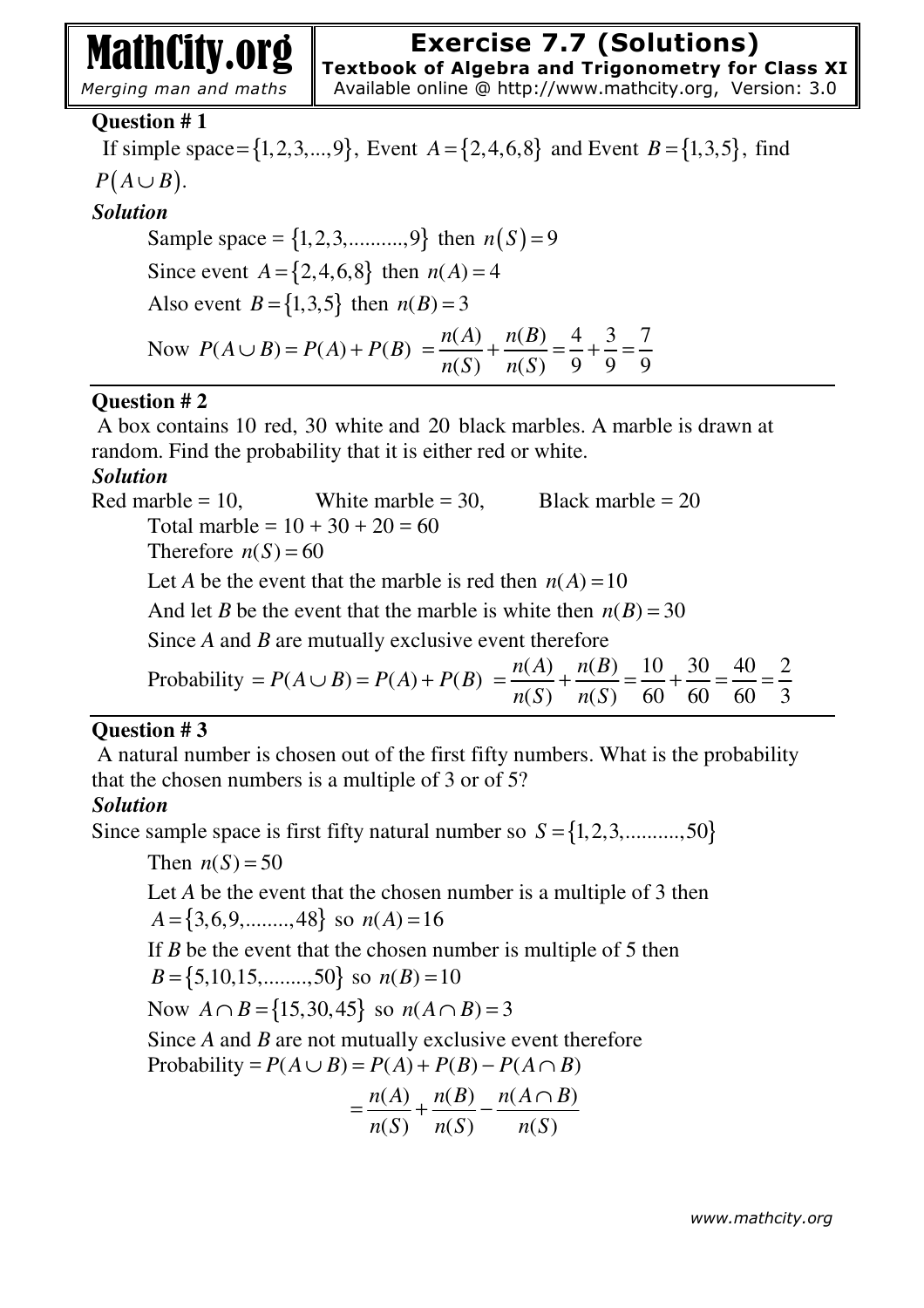|  | $16 \quad 10 \quad 3 \quad 16+10-3 \quad 23$<br>=--+------------ |  |
|--|------------------------------------------------------------------|--|
|  | 50 50 50 50 50                                                   |  |

# **Question # 4**

 A card is drawn from a deck of 52 playing cards. What is the probability that it is a diamond card or an ace?

# *Solution*

Total number of cards  $= 52$ ,

therefore possible outcomes =  $n(S) = 52$ 

Let *A* be the event that the card is a diamond card.

Since there are 13 diamond card in the deck therefore  $n(A) = 13$ 

Now let *B* the event that the card is an ace card.

Since there are 4 ace cards in the deck therefore  $n(B) = 4$ 

Since one diamond card is also an ace card therefore *A* and *B* are not mutually exclusive event and  $n(A \cap B) = 1$ 

Now probability =  $P(A \cup B) = P(A) + P(B) - P(A \cap B)$ 

|          |  | $\frac{n(A)}{n(B)} + \frac{n(B)}{n(C)} - \frac{n(A \cap B)}{n(C)}$ |       |  |
|----------|--|--------------------------------------------------------------------|-------|--|
|          |  | $n(S)$ $n(S)$ $n(S)$                                               |       |  |
|          |  | $13 \quad 4 \quad 1 \quad 13+4-1 \quad 16 \quad 4$                 |       |  |
| 52 52 52 |  | 52                                                                 | 52 13 |  |

#### **Question # 5**

 A die is thrown twice. What is the probability that the sum of the number of dots shown is 3 or 11.

#### *Solution*

When die is thrown twice the possible outcomes are

| (1, 1)                                     | (1, 2) | (1, 3) | (1, 4) | (1, 5) | (1, 6) |  |  |  |
|--------------------------------------------|--------|--------|--------|--------|--------|--|--|--|
| (2, 1)                                     | (2, 2) | (2, 3) | (2, 4) | (2, 5) | (2, 6) |  |  |  |
| (3, 1)                                     | (3, 2) | (3, 3) | (3, 4) | (3, 5) | (3, 6) |  |  |  |
| (4, 1)                                     | (4, 2) | (4, 3) | (4, 4) | (4, 5) | (4, 6) |  |  |  |
| (5, 1)                                     | (5, 2) | (5, 3) | (5, 4) | (5, 5) | (5, 6) |  |  |  |
| (6, 1)                                     | (6, 2) | (6, 3) | (6, 4) | (6, 5) | (6, 6) |  |  |  |
| This shows possible outcomes = $n(S) = 36$ |        |        |        |        |        |  |  |  |

Let *A* be the event that the sum is 3

Then the favourable outcomes are  $(1, 2)$  and  $(2, 1)$ , i.e.  $n(A) = 2$ 

Now let *B* the event that the sum is 11

Then the favourable outcomes are  $(5, 6)$  and  $(6, 5)$ , i.e.  $n(B) = 2$ 

Since *A* and *B* are mutually exclusive events therefore

Probability =  $P(A \cup B) = P(A) + P(B)$  $(A)$   $n(B)$  $(S)$   $n(S)$  $n(A)$   $n(B)$ *n*(*S*) *n*(*S*  $=\frac{n(4)}{n}$  + 2 2 4 1 36 36 36 9  $=\frac{2}{36} + \frac{2}{36} = \frac{1}{36} =$ 

# **Question # 6**

 Two dice are thrown. What is the probability that the sum of the number of dots appearing on them is 4 or 6.

*Solution Do yourself as above*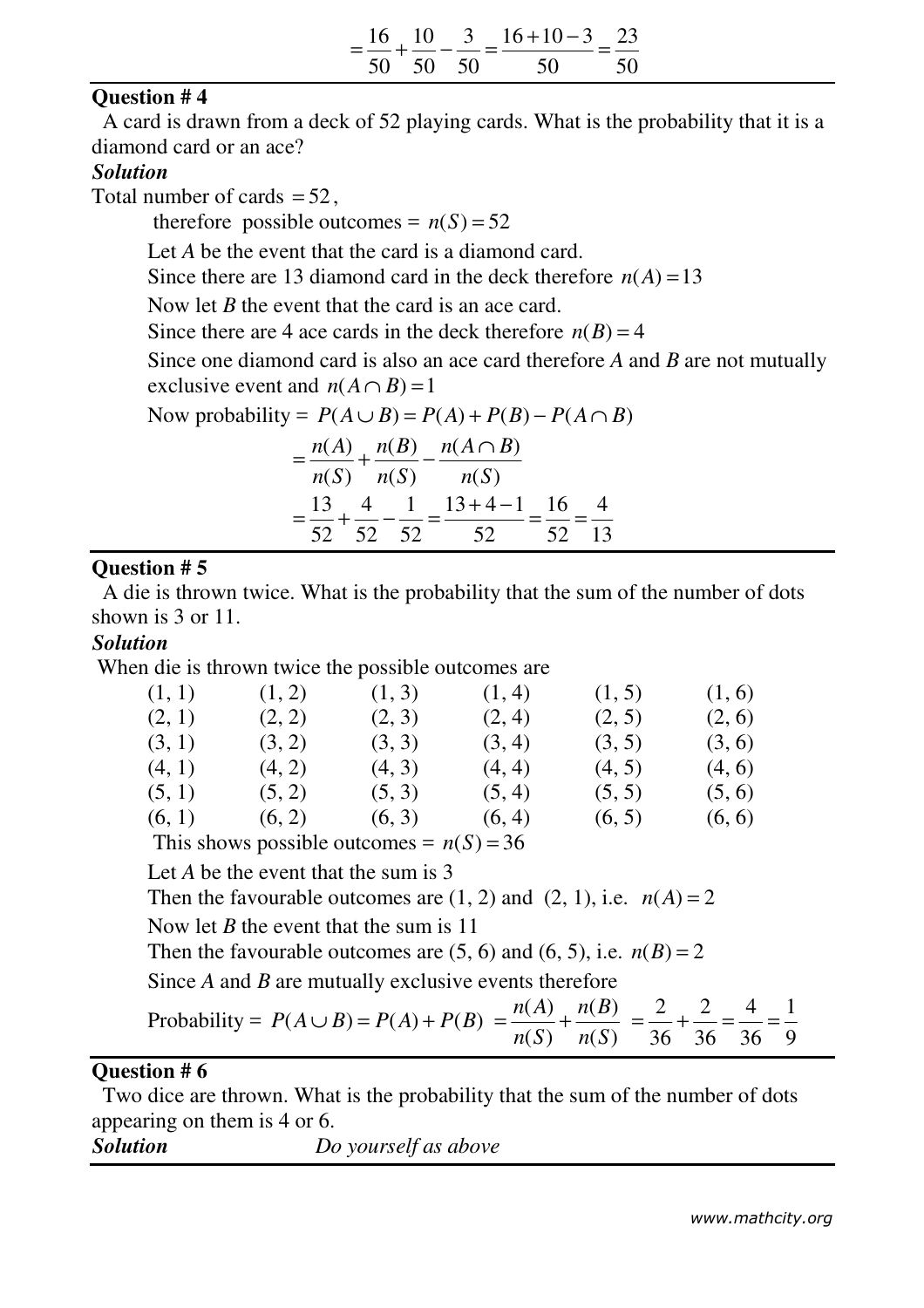#### **Question # 7**

 Two dice are thrown simultaneously. If event *A* is that sum of the number of dots shown in an odd number and event *B* is that the number of dots shown on at least one die is 3. Find  $P(A \cup B)$ .

# *Solution*

When two dice are thrown the possible outcomes are

[ *See the dice table of Question # 5*]

This shows possible outcomes =  $n(S) = 36$ 

Since *A* be the event that the sum of dots is and odd number

Then favourable outcomes are

 $(1, 2), (1, 4), (1, 6), (2, 1), (2, 3), (2, 5), (3, 2), (3, 4), (3, 6),$ 

 $(4, 1), (4, 3), (4, 5), (5, 2), (5, 4), (5, 6), (6, 1), (6, 3), (6, 5)$ 

i.e. favourable outcomes =  $n(A) = 18$ 

Sine *B* is the event that the least one die has 3 dot on it therefore favourable outcomes are (1, 3), (2, 3), (3, 1), (3, 2), (3, 3), (3, 4),(3, 5), (3, 6),  $(4, 3), (5, 3), (6, 3)$  i.e. favourable outcomes =  $n(B) = 11$ 

Since *A* and *B* have common outcome (2, 3), (3, 2), (3, 4), (3, 6), (4, 3), (6, 3) i.e  $n(A \cap B) = 6$ 

Now probability =  $P(AUB) = P(A) + P(B) - P(A \cap B)$ 

$$
= \frac{n(A)}{n(S)} + \frac{n(B)}{n(S)} - \frac{n(A \cap B)}{n(S)}
$$
  
=  $\frac{18}{36} + \frac{11}{36} - \frac{6}{36} = \frac{18 + 11 - 6}{36} = \frac{23}{36}$ 

#### **Question # 8**

 There are 10 girls and 20 boys in a class. Half of the boys and half of the girls have blue eyes. Find the probability that one student chosen as monitor is either a girl or has blue eyes.

#### *Solution*

Number of girls = 10, Number of boys =  $20$ 

Total number of students =  $10 + 20 = 30$ 

Since half of the girls and half of the boys have blue eyes

Therefore students having blue eyes =  $5 + 10 = 15$ 

Let *A* be event that monitor of the class is a student of blue eyes then  $n(A) = 15$ 

Now Let *B* be the event that the monitor of the class is girl then  $n(B) = 10$ Since 5 girls have blue eyes therefore *A* and *B* are not mutually exclusive Therefore  $n(A \cap B) = 5$ 

Now probability = 
$$
P(A \cup B) = P(A) + P(B) - P(A \cap B)
$$
  
=  $\frac{n(A)}{n(S)} + \frac{n(B)}{n(S)} - \frac{n(A \cap B)}{n(S)}$   
=  $\frac{15}{30} + \frac{10}{30} - \frac{5}{30} = \frac{15 + 10 - 5}{30} = \frac{20}{30} = \frac{2}{3}$  Answer